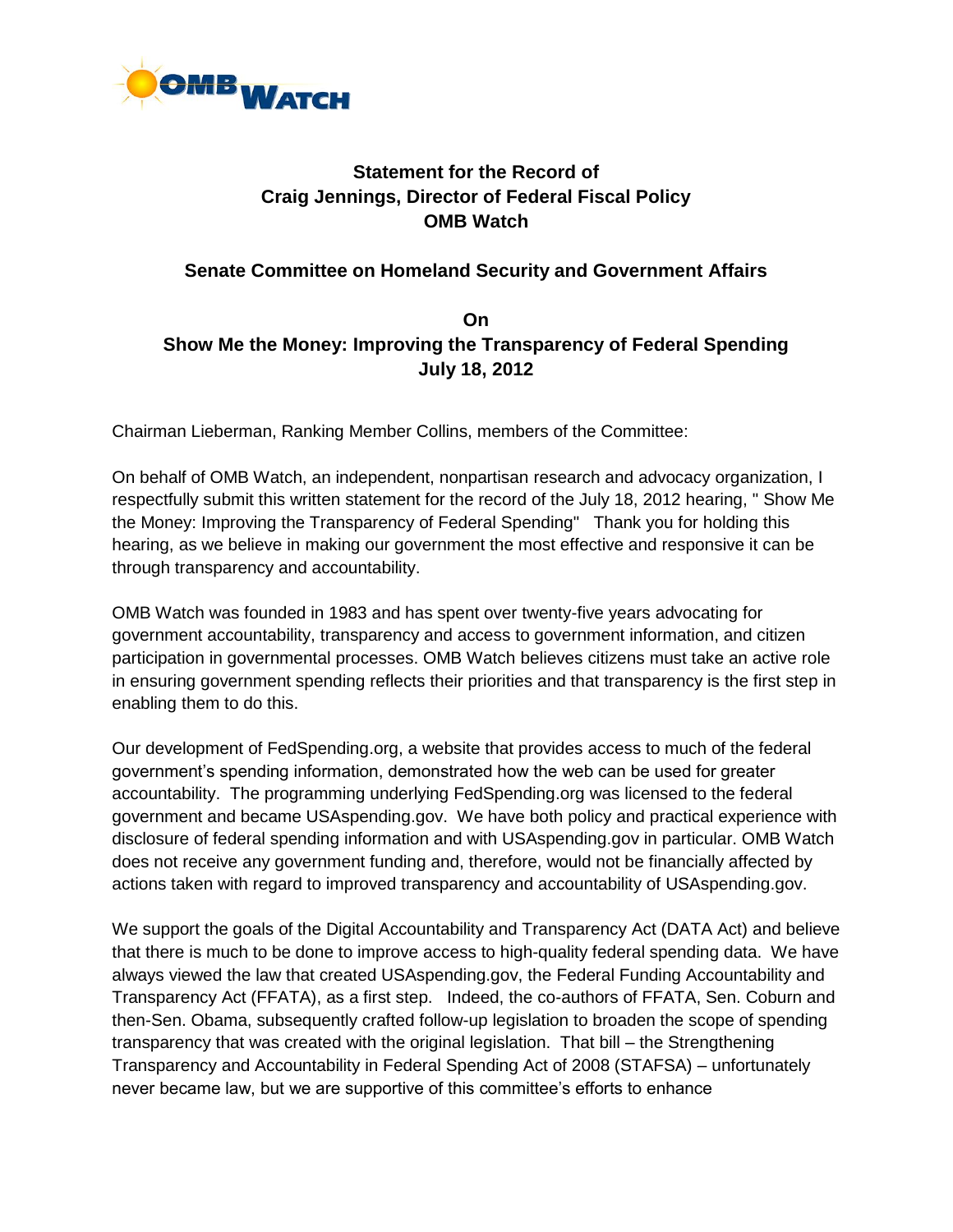USAspending.gov and welcome actions that would extend and expand federal spending transparency.

This statement will address seven actions that can radically improve USAspending.gov as a tool for transparency and accountability. Together, these seven components will better allow Congress and the public to know how much money the government is spending, who receives the money, where the money ends up, what the money was spent on, and how well that money was spent.

## **1. Ensure Spending Can Be Tracked Across Different Branches of Government**

Oversight requires that all spending and budgeting decisions for a given program be tracked from the cradle to the grave. Federal spending is a roundtrip process that involves decision making in both the legislative and executive branches of the government. And right now, without careful scrutiny of appropriations bills, legislative report language, the president's budget, agency reports, and USAspending.gov, it's incredibly difficult to see how and why any given dollar of federal funds was spent. When federal funds are appropriated and spent, users inside and outside government should be able to match the legal authorization of the expenditure to the actual funds being spent by agencies throughout the executive branch. Currently, there is no direct relationship between an appropriation and "program, project, activity" (PPA), which complicates Congress's work when it sets about deciding funding levels for programs and agencies.

## **2. Display Actual Payments from the Treasury to Contractors**

Displaying data from the nation's checkbook is essential to improving data quality on USAspending.gov. Data on USAspending.gov is on contract and grant obligations, not actual payments to the firms or individuals doing work for the federal government. Agencies have made improvements in the quality of data they report; however, it's still far from perfect. Treasury Department data on the checks that are handed to recipients is the most accurate source of federal spending data. If you want to know how much money has been paid and to whom it has gone, there is no higher data quality than that appears on the "Pay to the Order of" and "Amount" lines of Treasury payments. With appropriate identifiers on the payment data, contract and grant data can be connected to the payment to give further information on the details of the spending.

## **3. Create an Open, Accurate Unique Corporate ID System that Is Used Across Federal Agencies**

Tallying the total amount of federal funds that a company or organization receives from the federal government requires an accurate map of corporate ownership structures, so that funds received by a subsidiary company can be properly associated with funds received by its parent company. USAspending.gov currently uses a proprietary ID system provided by a private company that is often inaccurate and is not subject to transparency policies like the Freedom of Information Act.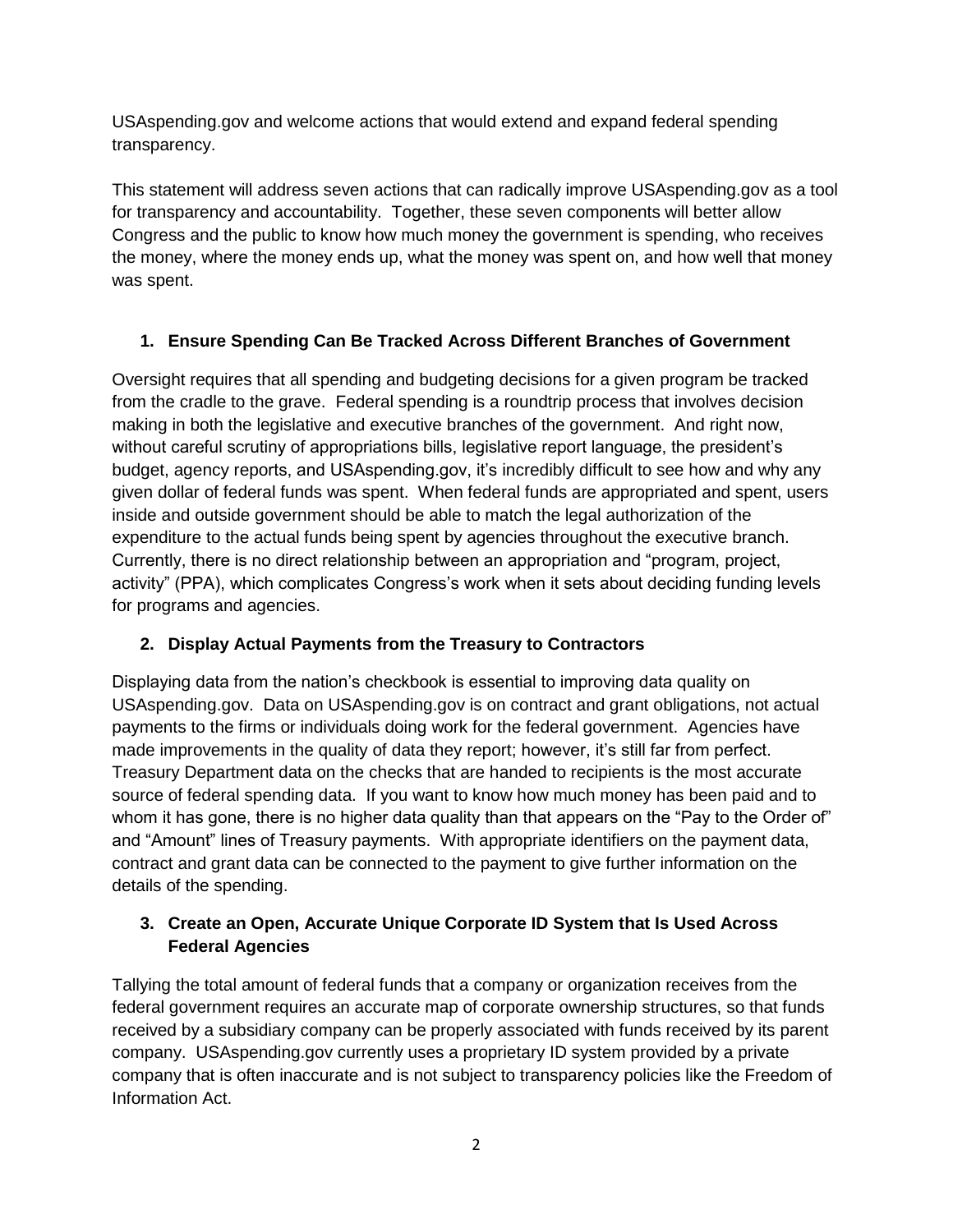Additionally, every federal government database that contains information on private entities should be able to be linked to every other federal database that contains information on private entities. Entities that receive federal funds may be identified differently in different systems. Tracing the flow of funds from request to expenditure to reporting on the use of those funds requires that multiple systems recognize a given entity throughout the process; that is, the Acme, Inc. that received a federal contract last year is the same Acme, Inc. that appears in EPA's Toxics Release Inventory. Assessing the total amount of federal funds that an entity has ever received requires the ability of systems to recognize that entity as such in every instance it is involved in the federal spending process. And because data are housed in many locations, the ability to link these datasets is essential to federal spending transparency.

The importance of identifying entities extends beyond USAspending.gov. There is a clear public interest in implementing a single system to identify entities across all federal data, and this would allow stakeholders within and outside government to link recipients of federal contracting dollars to contractor performance reviews to campaign donations to lobbying activity to environmental impacts and to workplace and consumer safety records. By linking these disparate data sets, citizens and governmental actors could increase the accountability of contractors, Congress, and the federal government alike.

#### **4. Track Federal Funding Through to the Final (Ultimate) Recipient of the Funds**

Currently, we can see only two links in what is sometimes a long chain of subcontracting relationships. Large federal projects are likely to be subcontracted multiple times, employing many different contractors. Since most projects are routed through states or localities, in practice, this means we can only see the local government that receives federal funds and the prime private contractor.

Instead of limiting transparency to two levels of recipients, a system of full multi-tier reporting, in which any organization that receives more than some *de minimis* amount in federal funds must report on the use of those funds, should be implemented. In fact, the authors of FFATA were clear that transparency should extend to multiple levels of sub-recipients. In the report accompanying the law, they noted that "information on the identity of the initial recipient, and not the identity of second- or third-tier recipients" was one of the "biggest limitations" of the data that would become one of the two primary data sources for USAspending.gov.

## **5. Display the Full Text of the Contract Language**

The full text of a contract between the federal government and a company or organization would allow Congress and the public to determine whether contractors are performing the tasks they were contracted to carry out, and to assess the value federal agencies are receiving for the contracts they negotiate. USAspending.gov shows how much money a contractor was awarded but provides scant details on what the contractor is being paid to do. A typical example is that of a \$518 billion contract with the Energy Department, in which eight words are used to describe the contract.